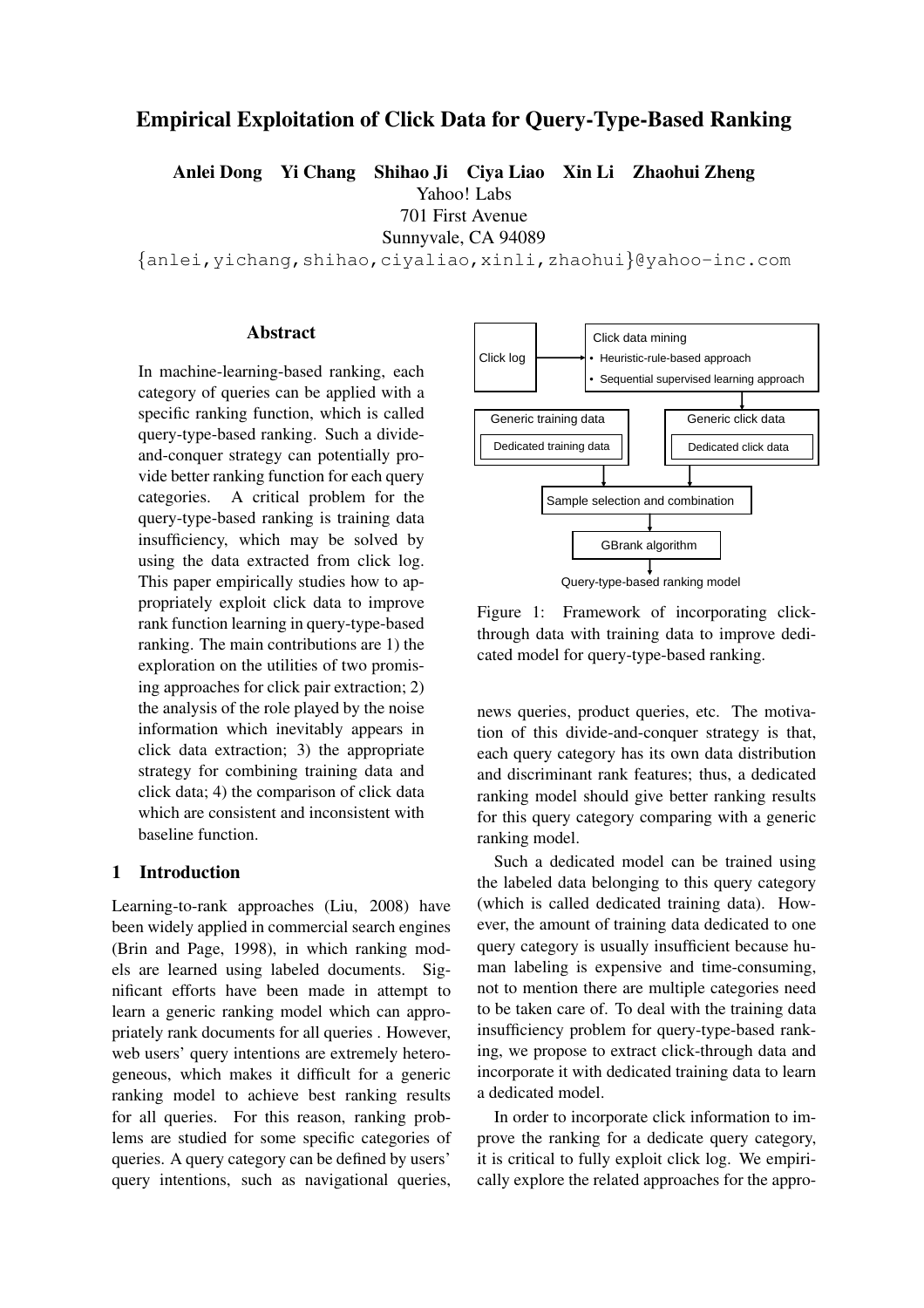priate click data exploitation in query-type-based rank function learning. Figure 1 illustrates the procedures and critical components to be studied.

1) Click data mining: the purpose is to extract informative and reliable users' preference information from click log. We employ two promising approaches: one is heuristic rule approach, the other is sequential supervised learning approach.

2) Sample selection and combination: with labeled training data and unlabeled click data, how to select and combine them so that the samples have the best utility for learning? As the data distribution within a specific query category is different from the generic data distribution, it is natural to select those labeled training samples and unlabeled click preference pairs which belong to this query category, so that the data distributions of training set and testing set are consistent for this category. On the other hand, we should keep in mind that: a) non-dedicated data, i.e, the data that does not belong the specific category, might also have similar distribution as the dedicated data. Such distribution similarity makes non-dedicated data also useful for query-type-based rank function learning, especially for the scenario that dedicated training samples is insufficient. b) The quality of dedicated click data may be not as reliable as human labeled training data. In other words, there are some extracted click preference pairs that are inconsistent with human labeling while we regard human labeling as correct labeling.

3) Rank function learning algorithm: we use GBrank (Zheng et al., 2007) algorithm for rank function learning, which has proved to be one of the most effective up-to-date learning-to-rank algorithms; furthermore, GBrank algorithm also takes preference pairs as inputs, which will be illustrated with more details in the paper.

# 2 Related work

Learning to rank has been a promising research area which continuously improves web search relevance (Burges et al., 2005) (Zha et al., 2006) (Cao et al., 2007) (Freund et al., 1998) (Friedman, 2001) (Joachims, 2002) (Wang and Zhai, 2007) (Zheng et al., 2007). The ranking problem is usually formulated as learning a ranking function from preference data. The basic idea is to minimize the number of contradicted pairs in the training data, and different algorithm cast the preference learning problem from different point of view, for example, RankSVM (Joachims, 2002) uses support vector machines; RankBoost (Freund et al., 1998) applies the idea of boosting from weak learners; GBrank (Zheng et al., 2007) uses gradient boosting with decision tree; RankNet (Burges et al., 2005) uses gradient boosting with neural net-work. In (Zha et al., 2006), query difference is taken into consideration for learning effective retrieval function, which leads to a multi-task learning problem using risk minimization framework.

There are a few related works to apply multiple ranking models for different query categories. However, none of them takes click-through information into consideration. In (Kang and Kim, 2003), queries are categorized into 3 types, informational, navigational and transactional, and different models are applied on each query category. Geng at el. (Geng et al., 2008) propose a KNN method to employed different ranking models to handle different types of queries. The KNN method is unsupervised, and it targets to improve the overall ranking instead of the rank-ing for a certain query category. In addition, the KNN method requires all feature vector to be the same.

Quite a few research papers explore how to obtain useful information from click-through data, which could benefit search relevance (Carterette et al., 2008) (Fox et al., 2005) (Radlinski and Joachims, 2007) (Wang and Zhai, 2007). The information can be expressed as pair-wise preferences (Chapelle and Zhang, 2009) (Ji et al., 2009) (Radlinski et al., 2008), or represented as rank features (Agichtein et al., 2006). Topical ranking relies on the accuracy of query classification. Query classification or query intention identification has been extensively studied in (Beitzel et al., 2007) (Lee et al., 2005) (Li et al., 2008) (Rose and Levinson, 2004). How to combine editorial data and click data is well discussed in (Chen et al., 2008) (Zheng et al., 2007). In addition, how to use click data to improve ranking are also exploited in personalized or preference-based search (Coyle and Smyth, 2007) (Glance, 2001) (R. Jin, 2008) (Smyth et al., 2003).

# 3 Technical approach

This section presents the related approaches in Figure 1. In Section 4, we will make deeper analysis based on experimental results.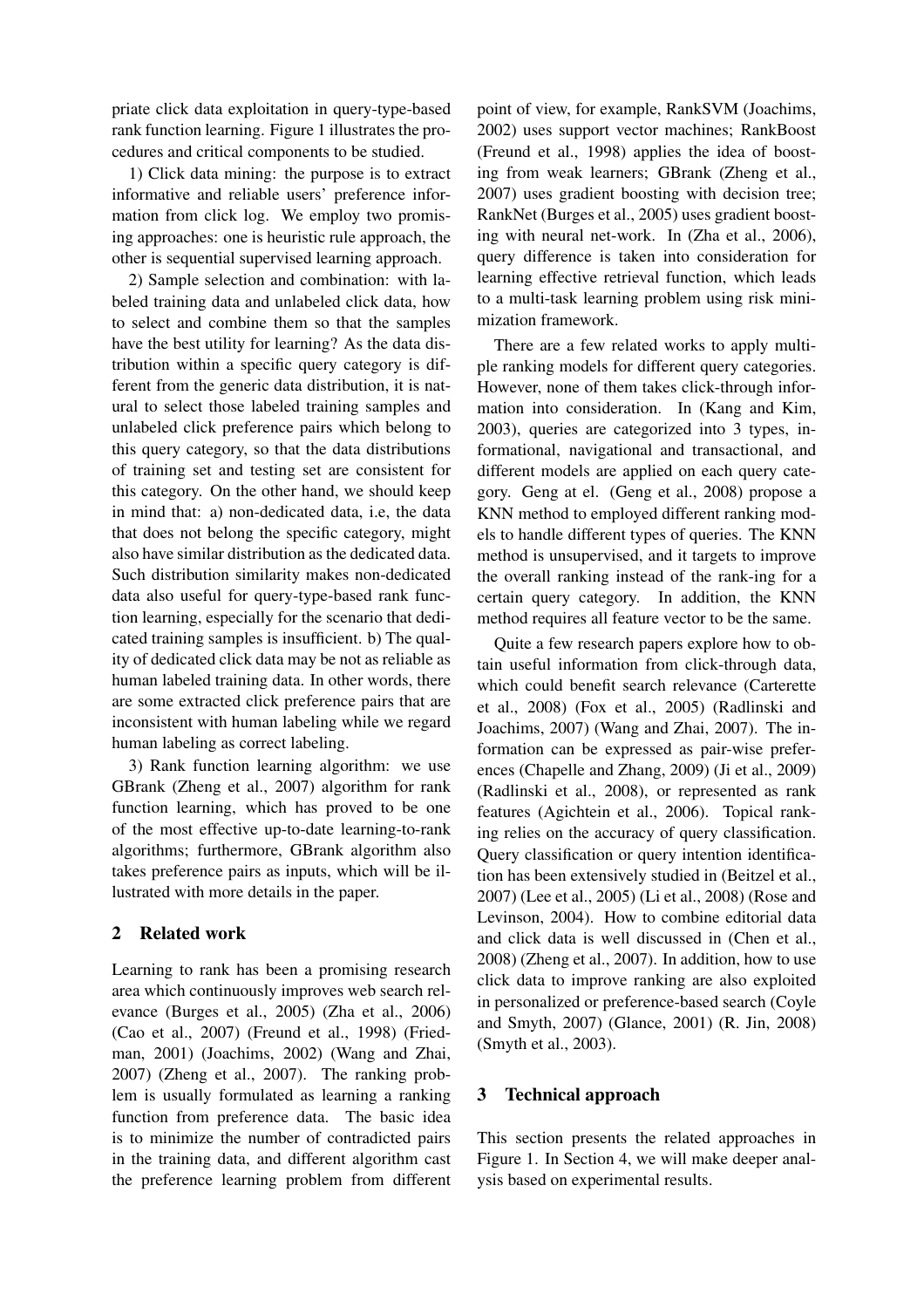| imp  | impression, number of occurrence of the tuple   |  |
|------|-------------------------------------------------|--|
| cс   | number of occurrence of the tuple where two     |  |
|      | documents both get clicked                      |  |
| ncc  | number of occurrence of the tuple where $url_1$ |  |
|      | is not clicked but url <sub>2</sub> is clicked  |  |
| cnc  | number of occurrence of the tuple where $url_1$ |  |
|      | is clicked but url <sub>2</sub> is not clicked  |  |
| ncnc | number of occurrence of the tuple where $url_1$ |  |
|      | and url <sub>2</sub> are not clicked            |  |

Table 1: Statistics of click occurrences for heuristic rule approach.

# 3.1 Click data mining

We use two approaches for click data mining, whose outputs are preference pairs. A *preference pair* is defined as a tuple  $\{ \langle x_q, y_q \rangle | x_q \rangle | y_q \}$ , which means for the query q, the document  $x_q$  is more relevant than  $y_q$ . We need to extract informative and reliable preference pairs which can be used to improve rank function learning.

### 3.1.1 Heuristic rule approach

We use heuristic rules to extract skip-above pairs and skip-next pairs, which are similar to Strategy 1 (click  $>$  skip above) and Strategy 5 (click  $>$  noclick next) proposed in (Joachims et al., 2005). To reduce the misleading effect of an individual click behavior, click information from different query sessions is aggregated before applying heuristic rules. For a tuple  $(q, \text{url}_1, \text{url}_2, \text{pos}_1, \text{pos}_2)$  where  $q$  is query, url<sub>1</sub> and url<sub>2</sub> are urls representing two documents,  $pos_1$  and  $pos_2$  are ranking positions for the two documents with  $pos_1 \prec pos_2$  meaning url<sub>1</sub> has higher rank than url<sub>2</sub>, the statistics for this tuple are listed in Table 1.

*Skip-above pair extraction*: if ncc is much larger than *cnc*, and  $\frac{cc}{imp}$ ,  $\frac{ncnc}{imp}$  is much smaller than 1, that means, when  $url_1$  is ranked higher than  $url_2$  in query q, most users click url<sub>2</sub> but not click  $url_1$ . In this case, we extract a skip-above pair, i.e.,  $url_2$  is more relevant than  $url_1$ . In order to have highly accurate skip-above pairs, a set of thresholds are applied to only extract the pairs that have high impression and *ncc* is larger enough than *cnc*.

*Skip-next pair extraction*: if  $pos_1 = pos_2 - 1$ , *cnc* is much larger than *ncc*, and  $\frac{cc}{imp}$ ,  $\frac{ncnc}{imp}$  is much smaller than 1, that means, in most of cases when url<sub>2</sub> is ranked just below url<sub>1</sub> in query q, most users click url<sub>1</sub> but not click url<sub>2</sub>. In this case, we regard this tuple as a skip-next pair.

Table 2: Skip-above pairs count vs. human judgements (e.g., the element in the third row and second column means we have 40 skip-above pairs with "excellent"  $url_1$  and "perfect"  $url_2$ ). P: perfect; E: excellent; G: good; F: fair; B: bad.

|   | P  | $\mathbf E$ | G   | F              | B  |
|---|----|-------------|-----|----------------|----|
| P | 13 | 13          | 12  | 4              | 0  |
| E | 40 | 44          | 16  | $\overline{c}$ | 2  |
| G | 27 | 53          | 103 | 29             | 8  |
| F | 10 | 15          | 43  | 27             | 5  |
| B |    |             | 11  | 20             | 14 |

Table 3: Skip-next pairs vs. human judgements (e.g., the element in the third row and second column means we have 10 skip-next pairs with "excellent"  $url_1$  and "perfect"  $url_2$ ). P: perfect; E: excellent; G: good; F: fair; B: bad.

|                | P   | E   | G   | $\mathbf{F}$ | B  |
|----------------|-----|-----|-----|--------------|----|
| $\mathbf{P}$   | 126 | 343 | 225 | 100          | 35 |
| ${\bf E}$      | 10  | 71  | 84  | 37           | 12 |
| G              | 6   | 9   | 116 | 56           | 21 |
| $\overline{F}$ |     | 5   | 17  | 29           | 14 |
| B              |     |     |     | 2            |    |

To test the accuracy of preference pairs, we ask editors to judge some randomly selected pairs from skip-above pairs and skip-next pairs. Editors label each query-url pair using five grades according to relevance: perfect, excellent, good, fair, bad. Table 2 shows skip-above pair distribution. The diagonal elements have high values, which are for tied pairs labeled by editors but determined as skip-above pairs from heuristic rules. Higher values appear in the left-bottom triangle than in the right-top triangle, because there are more skipabove preferences agreed with editors than disagreed with editors. Summing up the tied pairs, agreed and disagreed pairs, 44% skip-above preference judgments agree with editors, 18% skipabove preference judgments disagree with editors, and there are 38% skip-above pairs judged as tie pairs by editors.

Table 3 shows skip-next pair distribution. Summing up the tied pairs, agreed and disagreed pairs, 70% skip-next preference judgments agree with editors, 4% skip-next preference judgments disagree with editors, and 26% skip-next pairs judged as tie pairs by editors.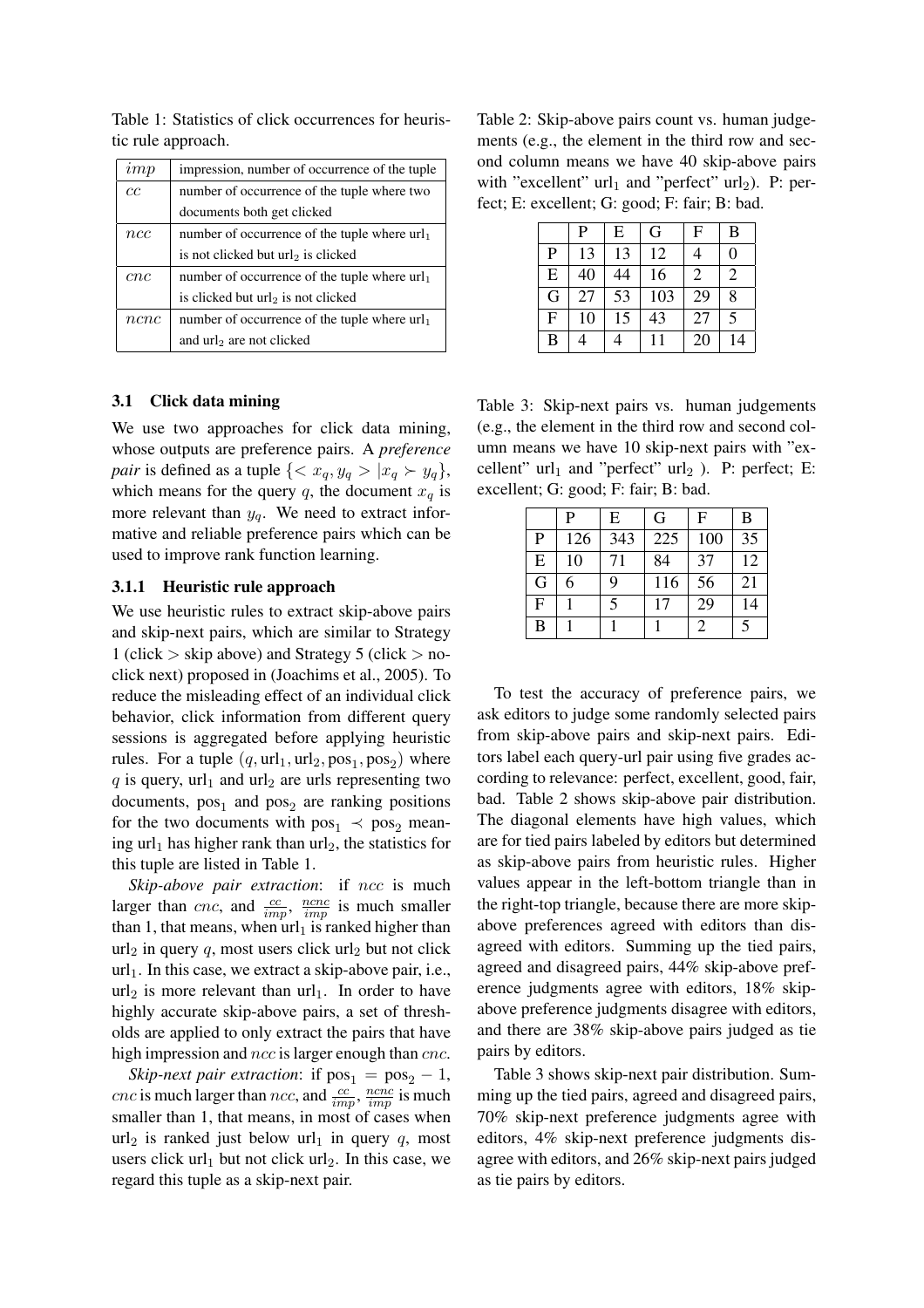Therefore, skip-next pairs have much higher accuracy than skip-above. That is because in a search engine that already has a good ranking function, it is much easier to find a correct skipnext pairs which are consistent with the search engine than to find a correct skip-above pairs which are contradictory to the search engine. Skip-above and skip-next preferences provide us two kinds of users's feedbacks which are complementary: skipabove preferences provide us the feedback that the user's vote is contradictory to the current ranking, which implies the current relative ranking should be reversed; skip-next preferences shows that the user's vote is consistent with the current ranking, which implies the current relative ranking should be maintained with high confidence provided by users' vote.

#### 3.1.2 Sequential supervised learning

The click modeling by sequential supervised learning (SSL) was proposed in (Ji et al., 2009), in which user's sequential click information is exploited to extract relevance information from click-logs. This approach is reliable because 1) the sequential click information embedded in an aggregation of user clicks provides substantial relevance information of the documents displayed in the search results, and 2) the SSL is supervised learning (i.e., human judgments are provided with relevance labels for the training).

The SSL is formulated in the framework of global ranking (Qin et al., 2008). Let  $\mathbf{x}^{(q)} = \{x_1^{(q)}\}$  $\binom{q}{1}, x_2^{(q)}$  $\{a_2^{(q)}, \ldots, x_n^{(q)}\}$  represent the documents retrieved with a query q, and  $y^{(q)} =$  $\{y_1^{(q)}\}$  $y_1^{(q)}, y_2^{(q)}$  $\{a_2^{(q)}, \ldots, y_n^{(q)}\}$  represent the relevance labels assigned to the documents. Here  $n$  is the number of documents retrieved with  $q$ . Without loss of generality, we assume that  $n$  is fixed and invariant with respect to different queries. The SSL determines to find a function  $F$  in the form of  $y^{(q)} = F(x^{(q)})$  that takes all the documents as its inputs, exploiting both local and global information among the documents, and predict the relevance labels of all the document *jointly*. This is distinct to most of learning to rank methods that optimize a ranking model defined on a single document, i.e., in the form of  $y_i^{(q)} = f(x_i^{(q)})$  $\binom{(q)}{i}$  $\forall i = 1, 2, \dots, n$ . This formulation of the SSL is important in extracting relevance information from user click data since users' click decisions among different documents displayed in a search

session tend to rely not only on the relevance judgment of a single document, but also on the *relative* relevance comparison among the documents displayed; and the global ranking framework is wellformulated to exploit both local and global information from an aggregation of user clicks.

The SSL aggregates all the user sessions for the same query into a tuple  $\leq$ query, *n*-document list, and an aggregation of user clicks>. Figure 2 illustrates the process of feature extraction from an aggregated session, where  $\mathbf{x}^{(q)}$  =  $\{x_1^{(q)}\}$  $\binom{q}{1}, x_2^{(q)}$  $\{a_2^{(q)}, \ldots, x_n^{(q)}\}$  denotes a sequence of feature vectors extracted from the aggregated session, with  $x_i^{(q)}$  $i^{(q)}$  representing the feature vector extracted for document  $i$ . Specifically, to form feature vector  $x_i^{(q)}$  $i^{(q)}$ , first a feature vector  $x_{i,j}^{(q)}$  is extracted from each user  $j$ 's click information, and  $j \in \{1, 2, \dots\}$ , then  $x_i^{(q)}$  $i^{(q)}$  is formed by averaging over  $x_{i,j}^{(q)}, \forall j \in \{1, 2, \dots\},$  i.e.,  $x_{i}^{(q)}$  $i^{(q)}$  is actually an aggregated feature vector for document  $i$ . Table 4 lists all the features used in the SSL modeling. Note that some features are statistics independent of temporal information of the clicks, such as "Position" and "Frequency", while other features reply on their surrounding documents and the click sequences. We use 90,000 query-url pairs to train the SSL model, and 10,000 query-url pairs for best model selection.

With the sequential click modeling discussed above, several sequential supervised algorithms, including the conditional random fields (CRF) (Lafferty et al., 2001), the sliding window method and the recurrent sliding window method (Dietterich, 2002), are explored to find a global ranking function  $F$ . We omit the details but refer one to (Ji et al., 2009). The emphasis here is on the importance to adapt these algorithms to the ranking problem.

After training, the SSL model can be used to predict the relevance labels of all the documents in a new aggregated session, and thus pair-wise preference data can be extracted, with the score difference representing the confidence of preference prediction. For the reason of convenience, we also call the preference pairs contradicting with production ranking as skip-above pairs and those consistent with production ranking as skip-next pairs, so that we can analyze these two types of preference pairs respectively.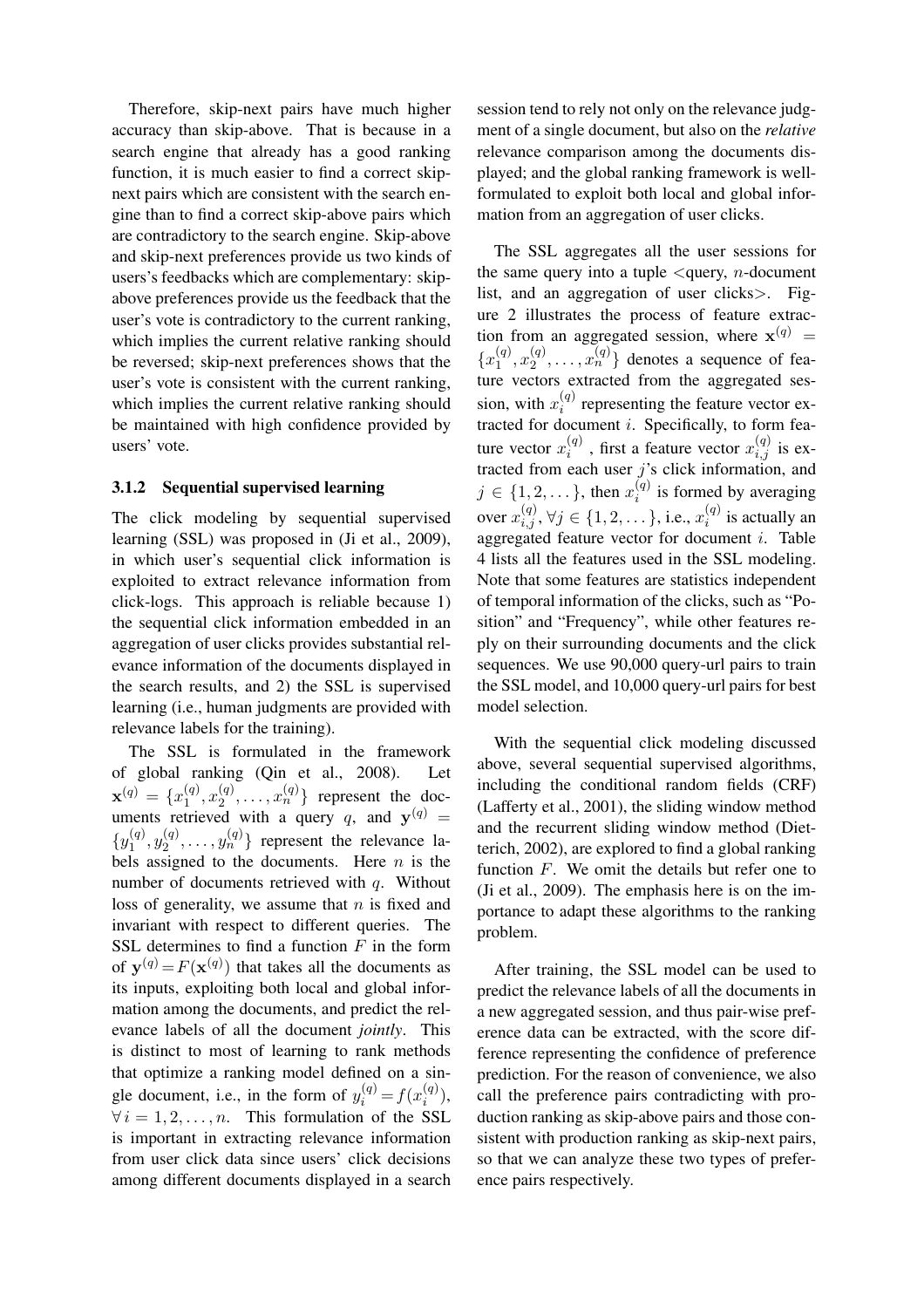

Figure 2: An illustration of feature extraction for an aggregated session for SSL approach.  $\mathbf{x}^{(q)}$  denotes an extracted sequence of feature vectors, and  $y^{(q)}$  denotes the corresponding label sequence that is assigned by human judges for training.

| Position              | Position of the document                   |  |  |
|-----------------------|--------------------------------------------|--|--|
|                       | in the result list                         |  |  |
| <b>ClickRank</b>      | Rank of 1st click of doc. in click seq.    |  |  |
| Frequency             | Average number of clicks for this doc.     |  |  |
| FrequencyRank         | Rank in the list sorted by num. of clicks  |  |  |
| <b>IsNextClicked</b>  | 1 if next position is clicked, 0 otherwise |  |  |
| <b>IsPreClicked</b>   | 1 if previous position is clicked,         |  |  |
|                       | 0 otherwise                                |  |  |
| <b>IsAboveClicked</b> | 1 if there is a click above, 0 otherwise   |  |  |
| <b>IsBelowClicked</b> | 1 if there is a click below, 0 otherwise   |  |  |
| ClickDuration         | Time spent on the document                 |  |  |

Table 4: Click features used in SSL model.

### 3.2 Modeling algorithm

The basic idea of GBrank (Zheng et al., 2007) is that if the ordering of a preference pair by the ranking function is contradictory to this preference, we need to modify the ranking function along the direction by swapping this prefence pair. Preferences pairs could be generated

GBrank was proposed in (Zheng et al., 2007). For each preference pair  $\langle x, y \rangle$  in the available preference set  $S = \{ \langle x_i, y_i \rangle | x_i \rangle | y_i, i = 1, 2, ..., N \}, x$ should be ranked higher than y. In GBrank algorithm, the problem of learning ranking functions is to compute a ranking function  $h$ , so that  $h$ matches the set of preference, i.e,  $h(x_i) \ge h(y_i)$ , if  $x \succ y$ ,  $i = 1, 2, ..., N$  as many as possible. The following loss function is used to measure the risk of a given ranking function h.

$$
R(h) = \frac{1}{2} \sum_{i=1}^{N} (\max\{0, h(y_i) - h(x_i) + \tau\}), \tag{1}
$$

where  $\tau$  is the margin between the two documents

in the pair. To minimize the loss function,  $h(x)$  has to be larger than  $h(y)$  with the margin  $\tau$ , which can be chosen as constant value, or as dynamic values varying with pairs. When pair-wise judgments are extracted from editors' labels with different grades, pair-wise judgments can include grade difference, which can further be used as margin  $\tau$ . The GBrank algorithm is illustrated in Algorithm 1, and two parameters need to be determined: the shrinkage factor  $\eta$  and the number of iteration.

#### 3.3 Sample selection and combination

We use a straightforward approach to learn ranking model from the combined data, which is illustrated in Algorithm 2.

Algorithm 2 Learn ranking model by combining editorial data and click preference pairs.

- Input:
- Editorial absolute judgement data.
- Preference pairs from click data.

1. Extract preference pairs from labeled data with absolute judgement.

2. Select and combine preference pairs from click data and labeled data.

3. Learn GBrank model from the combined preference pairs.

Absolute judgement on labeled data contains (query, url) pairs with absolute grade values labeled by human. In Step 1, for each query with  $n_q$  query-url pairs with corresponding grades, {< query,  $url_i$ , grade $_i > |i = 1, 2, \ldots, n_q\}$ , its preference pairs are extracted as

 $\{<\text{query}, \text{url}_i, \text{url}_j, \text{grade}_i - \text{grade}_j > |i, j = \}$  $1, 2, \ldots, n_q, i \neq j$ .

When combining human-labeled pairs and click preference pairs, we can give use different relative weights for these two data sources. The loss func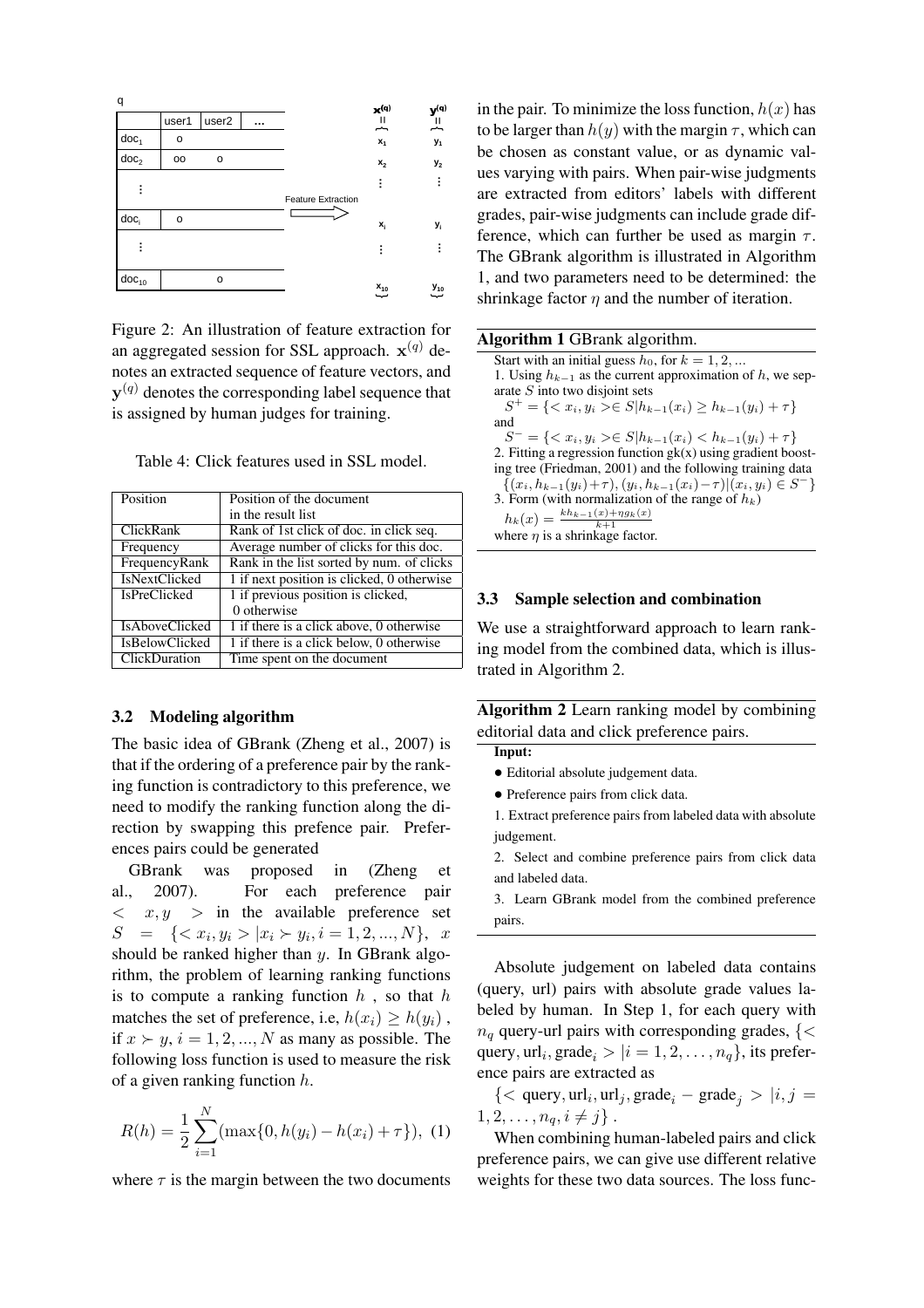tion becomes

$$
R(h) = \frac{w}{N_l} \sum_{i \in \text{Labeled}} (\max\{0, h(y_i) - h(x_i) + \tau\})
$$

$$
\frac{1 - w}{N_c} \sum_{i \in \text{Click}} (\max\{0, h(y_i) - h(x_i) + \tau\}), (2)
$$

where  $w$  is used to control the relative weights between labeled training data and click data,  $N_l$  is the number of training data pairs, and  $N_c$  is the number of click pairs. The margin  $\tau$  can be determined as grade difference for editor pairs, and be a constant parameter for click pairs.

Step 2 is critical for the efficacy of the approach. A few factors need to be considered:

1) data distribution: for the application of query-type-based ranking, our purpose is to improve ranking for the queries belonging to this category. An important observation is that the relevance patterns for the ranking within a specific category may have some unique characteristics, which are different from generic relevance ranking. Thus, it is reasonable to consider only using dedicated labeled training data and dedicated click preference data for training. The reality is that dedicated training data is usually insufficient, while it is possible that non-dedicated data can also help the learning.

2) click pair quality: it is inevitable there exist some incorrect pairs in the click preference pairs. Such incorrect pairs may mislead the learning. So overall, can the click preference pairs still help the learning for query-type-based ranking? By our study, skip-above pairs usually contain more incorrect pairs compared with skip-above pairs. Does this mean skip-next pairs are always more helpful in improving learning than skip-next pairs?

3) click pair utility: use labeled training data as baseline, how much complimentary information can click pairs bring? This is determined by the methodology of click data mining approach.

While it is possible to achieve some learning improvement for query-type-based ranking by using click pairs by a plausible method, we attempt to empirically explore the above interweaving factors for deeper understanding, in order to use the most appropriate strategy to exploit click data.

# 4 Experiments

### 4.1 Data set

*Query category*: in the experiments, we use long query ranking as an example of query-type-based ranking, because it is commonly known that long query ranking has some unique relevance patterns compared with generic ranking. We define the long queries as the queries containing at least three tokens. The techniques and analysis proposed in this paper can be applied to other query categories, such as product queries, news queries, blog queries, etc.

*Labeled training data*: we do experiments based on a data set for a commercial search engine, for which there are 16,797 query-url pairs (with 1,123 different queries) that have been labeled by editors. The proportion of long queries is about 35% of all queries. The data distribution of such long queries may be different from general data distribution, as it will be validated in the experiments below.

The human labeled data is randomly split into two sets: training set (8,831 query-url pairs, 589 queries), and testing set (7,966 query-url pairs, 534 queries). The training set will be combined with click preference pairs for rank function learning, and the testing set will be used to evaluate the efficacy of the ranking function. In the training set, there are 3,842 long query-url pairs (229 queries). At testing stage, the learned rank functions are applied only to the long queries in the testing data, as our concern in this paper is how to improve querytype-based ranking, i.e., long query ranking in the experiment. In the testing data, there are 3,210 query-url pairs (193 queries) are long query data, which will be used to test rank functions.

*Click preference pairs*: using the two approaches of heuristic rule approach and sequential supervised approach, we extract click prefence pairs from the click log of the search engine. Each approach yields both skip-next and skip-above pairs, which are sorted by confidence descending order respectively.

### 4.2 Setup and measurements

We try different sample selection and combination strategies to train rank functions using GBrank algorithm. For the labeled training data, we either use generic data or dedicated data. For the click preference pairs, we also try these two options. Furthermore, as more click preference pairs may bring more useful information to help the learning while on the other hand, the more incorrect pairs may be given so that they mislead the learning, we try different amounts of these prefence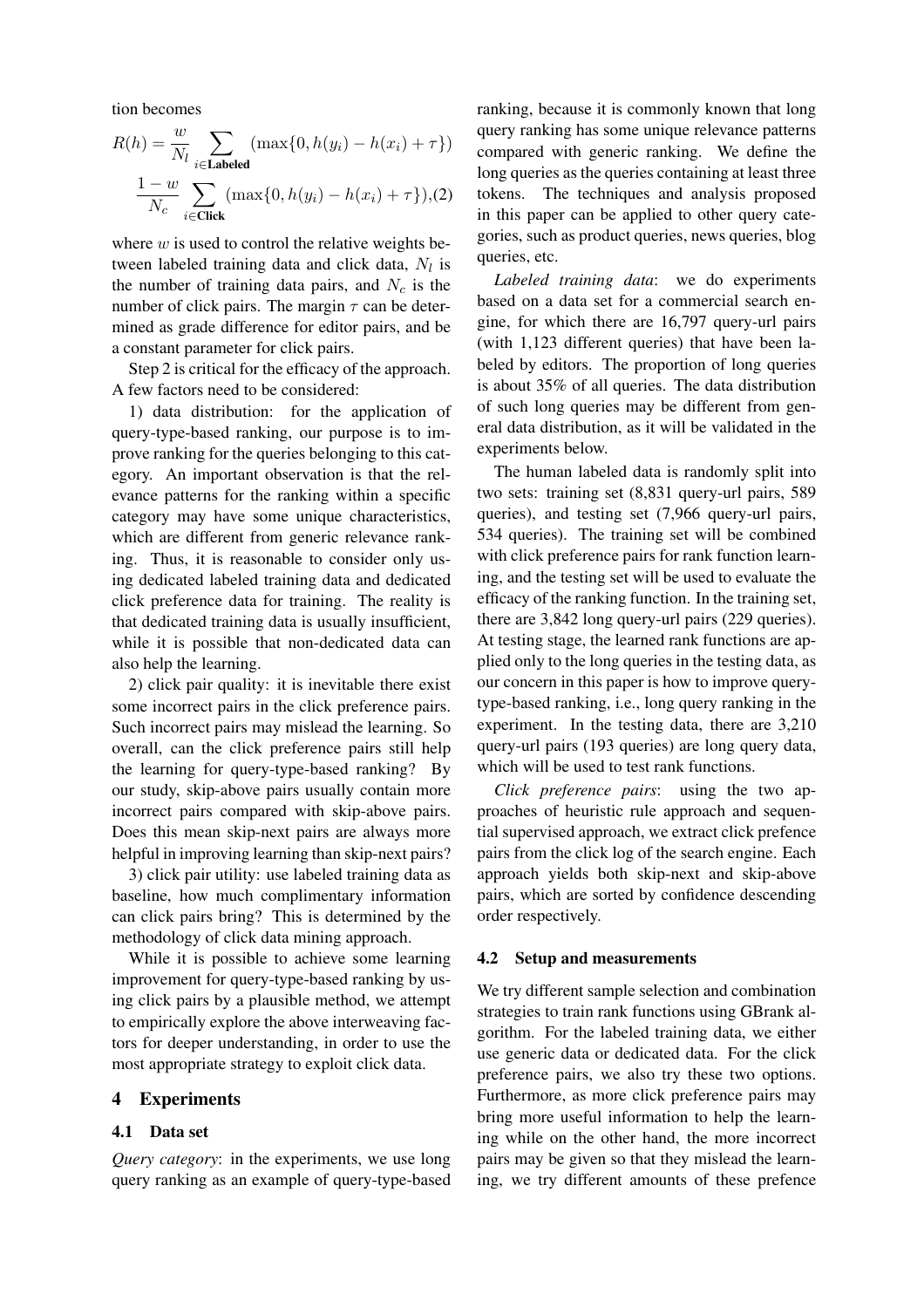Table 5: Use click data by heuristic rule approach (Data Selection: "N": not use; "D": use dedicated data; "G": use generic data. Data Source: "T": training data; "C": click data)

| (а) ѕкір-пелі ран з |                        |                  |                            |  |
|---------------------|------------------------|------------------|----------------------------|--|
|                     | NT                     | DT               | <b>GT</b>                  |  |
| NC                  | n/a                    | 0.7736           | 0.7813                     |  |
| DC                  | 0.7822                 | $0.7906(1.2\%)$  | $0.7997(2.4\%)$            |  |
| GC                  | 0.7834                 | 0.7908(1.2%)     | $\overline{0.7950}$ (1.7%) |  |
|                     | $(b)$ skip-above pairs |                  |                            |  |
|                     | <b>NT</b>              | DT               | <b>GT</b>                  |  |
| NC                  | n/a                    | 0.7736           | 0.7813                     |  |
| DC                  | 0.6649                 | $0.7676(-1.6%)$  | $0.7748(-0.8\%)$           |  |
| GC                  | 0.6792                 | $0.7656(-2.0\%)$ | $0.7989(2.2\%)$            |  |

 $(n)$  skip-next pairs

Table 6: Use click data by SSL approach (Data Selection: "N": not use; "D": use dedicated data; "G": use generic data. Data Source: "T": training data; "C": click data)

| (a) skip-next pairs    |           |                  |                  |  |
|------------------------|-----------|------------------|------------------|--|
|                        | <b>NT</b> | DT               | <b>GT</b>        |  |
| N <sub>C</sub>         | n/a       | 0.7736           | 0.7813           |  |
| DC                     | 0.7752    | 0.7933(1.5%)     | 0.7936(1.5%)     |  |
| GC                     | 0.7624    | $0.7844(0.4\%)$  | $0.7914(1.2\%)$  |  |
| $(b)$ skip-above pairs |           |                  |                  |  |
|                        | NT        | DТ               | GT               |  |
| N <sub>C</sub>         | n/a       | 0.7736           | 0.7813           |  |
| DC                     | 0.6756    | $0.7636(-2.2\%)$ | $0.7784(-0.3\%)$ |  |
| GC                     | 0.6860    | $0.7717(-1.2\%)$ | $0.7774(-0.5%)$  |  |

pairs: 5,000, 10,000, 30,000, 50,000, 70,000 and 100,000 pairs.

We use NDCG to evaluate ranking model, which is defined as

Is defined as<br>NDCG<sub>n</sub> =  $Z_n \sum_{i=1}^n$  $\frac{1}{i}$  =  $\frac{2^{r(i)}-1}{\log(i+1)}$  $log(i+1)$ 

where i is the position in the document list,  $r(i)$  is the score of Document i, and  $Z_n$  is a normalization factor, which is used to make the NDCG of ideal list be 1.

# 4.3 Results

Table 5 and 6 show the NDC $G<sub>5</sub>$  results by using heuristic rule approach and SSL approach respectively. We do not present  $NDCG_1$  results due to space limitation, but  $NDCG<sub>1</sub>$  results have the similar trends as  $NDCG_5$ .

*Baseline by training data*: there are two baseline functions by using training data sets 1) use



Figure 3: Incorporate different amounts of skipnext pairs by heuristic rule approach with generic training data.



Figure 4: The effects of using different combining weights. Skip-next pairs by heuristic rule approach are combined with generic training data.

dedicated training data (DT),  $NDCG<sub>5</sub>$  on the testing set by the rank function is 0.7736; 2) use generic training data (GT),  $NDCG<sub>5</sub>$  is 0.7813. It is reasonable that using generic training data is better than only using dedicated training data, because the distributions of non-dedicated data and dedicated data share some similarity. As the dedicated training data is insufficient, the adoption of the extra non-dedicated data helps the learning. We compare learning results with Baseline 2) (use generic training data, the slot of  $NC + GT$  in the tables), which is the higher baseline.

*Baseline by click data*: we then study the utilities of click preference pairs by using them alone for training without using labeled training data. In Table 5 and 6, each of the  $NDCG<sub>5</sub>$  results using click preference pairs is the highest  $NDCG<sub>5</sub>$ value over the cases of using different amounts of pairs (5000, 10,000, 30,000, 50,000, 70,000 and 100,000 pairs). The results regarding the pairs amounts are illustrated in Figure 3, which will help us to analyze the results more deeply.

If we only use click preference pairs for training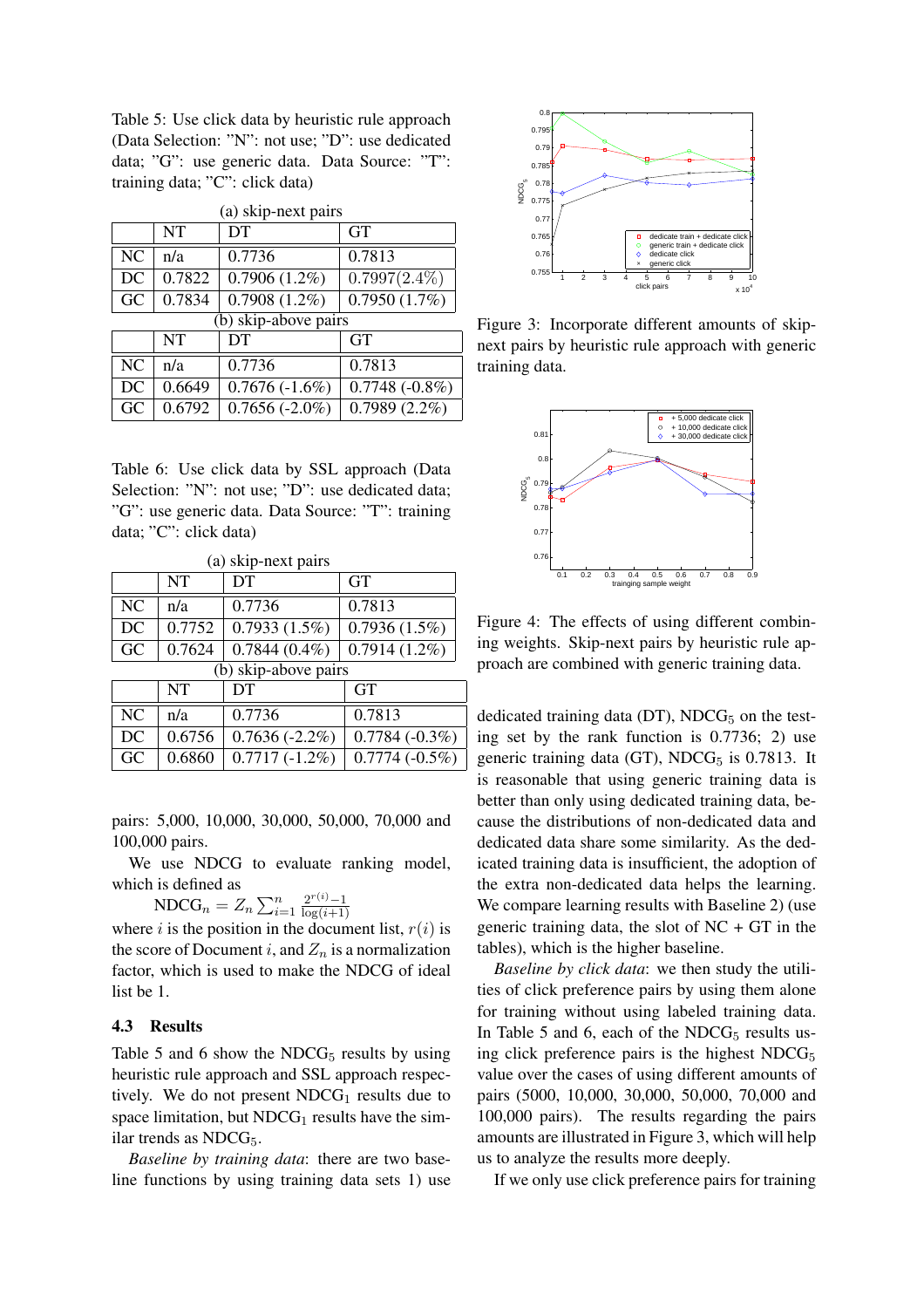(the two table slots DC+NT and GC+NT, corresponding to using dedicated click preference pairs and generic click pairs respectively), the best case is using skip-next pairs extracted by heuristic rule approach (Table 5 (a) ). It is not surprising that skip-next pairs outperform skip-above pairs because there are significantly lower percentage of incorrect pairs in skip-next pairs compared with skip-above pairs. It is a little bit surprising that the case of DC+NT has no dominant advantage over GC+NT as we expected. For example, in Table 5 (a), the NDC $G_5$  values (0.7822 and 0.7834) are very close to each other. However, in Figure 3, we find that with the same amount of pairs, when we use 30,000 or fewer pairs, using dedicated click pairs alone is always better than using generic click pairs alone. With more click pairs being used  $(> 30,000)$ , the noise rates become higher in the pairs, which makes the distribution factor less important.

*Combine training data and click data*: we compare the four table slots, DC+DT, GC+DT, DC+GT, GC+GT, in Table 5 and 6, and there are quite a few interesting observations:

1) *Skip-next vs. skip-above*: overall, incorporating skip-next pairs with training data is better than incorporating skip-above pairs, due to the reason that there are more incorrect pairs in skip-above pairs, which may mislead the learning. The only exception is the slot GC+GT in Table 5 (b), whose  $NDCG<sub>5</sub>$  improvement is as high as 2.2%. We further track this result, and find that this is the case by using only 5,000 generic skip-above pairs. The noise rate of these 5,000 pairs is low because they have the highest pair extraction confidence values. At the same time, these 5,000 pairs may provide good complementary signals to the generic training data, so that the learning result is good. However, in general, skip-next pairs have better utilities than skip-above pairs.

2) *Dedicated training data vs. generic training data*: using generic training data is generally better than only using dedicated training data. If training data is insufficient, the extra non-dedicated data provides useful information for relevance pattern learning, and the distribution dissimilarity between dedicated data and nondedicated data is not the most important factor.

3) *Dedicated click data vs. generic click data*: using dedicated click data is more effective than using generic click data. From Figure 3, we observe that when 30,000 or fewer pairs are incorporated into training data, using dedicate click pairs is always better than using generic click pairs.



Figure 5: The effects of using different margin values for click preference pairs. Skip-next pairs by heuristic rule approach are incorporated with generic training data.

4) *Heuristic rule approach vs. SSL approach*: the preference pairs extracted by heuristic rule approach have better utilities than those extracted by SSL approach.

5) *GBrank parameters for combining training data and click pairs*: the relative weight w for combining training data and click pairs in (2) may also affect rank function learning. Figure 4 shows the effects of using different combining weights, for which skip-next pairs by heuristic rule approach are combined with generic training data. We observe that neither over-weighting training data or over-weighting click pairs yields good results while the two data sources are best exploited at certain weight values when there is good balance between them. Another concern is the appropriate margin value  $\tau$  for the click pairs in (2). Figure 5 shows that  $\tau = 1$  consistently yields good learning results, which suggests us that click pair provides good information at  $\tau = 1$ .

### 4.4 Discussions

we have defactorized the related approaches for the task of exploiting click data to improve querytype-based rank learning. The utility of click preference pairs depends on the following factors:

1) Data distribution: if click pairs have good quality, we should use dedicated click pairs instead of generic click pairs, so that the samples for training have similar distribution to the task of query-type-based ranking.

2) The amount of dedicated training data: the more dedicated training data, the more reliable the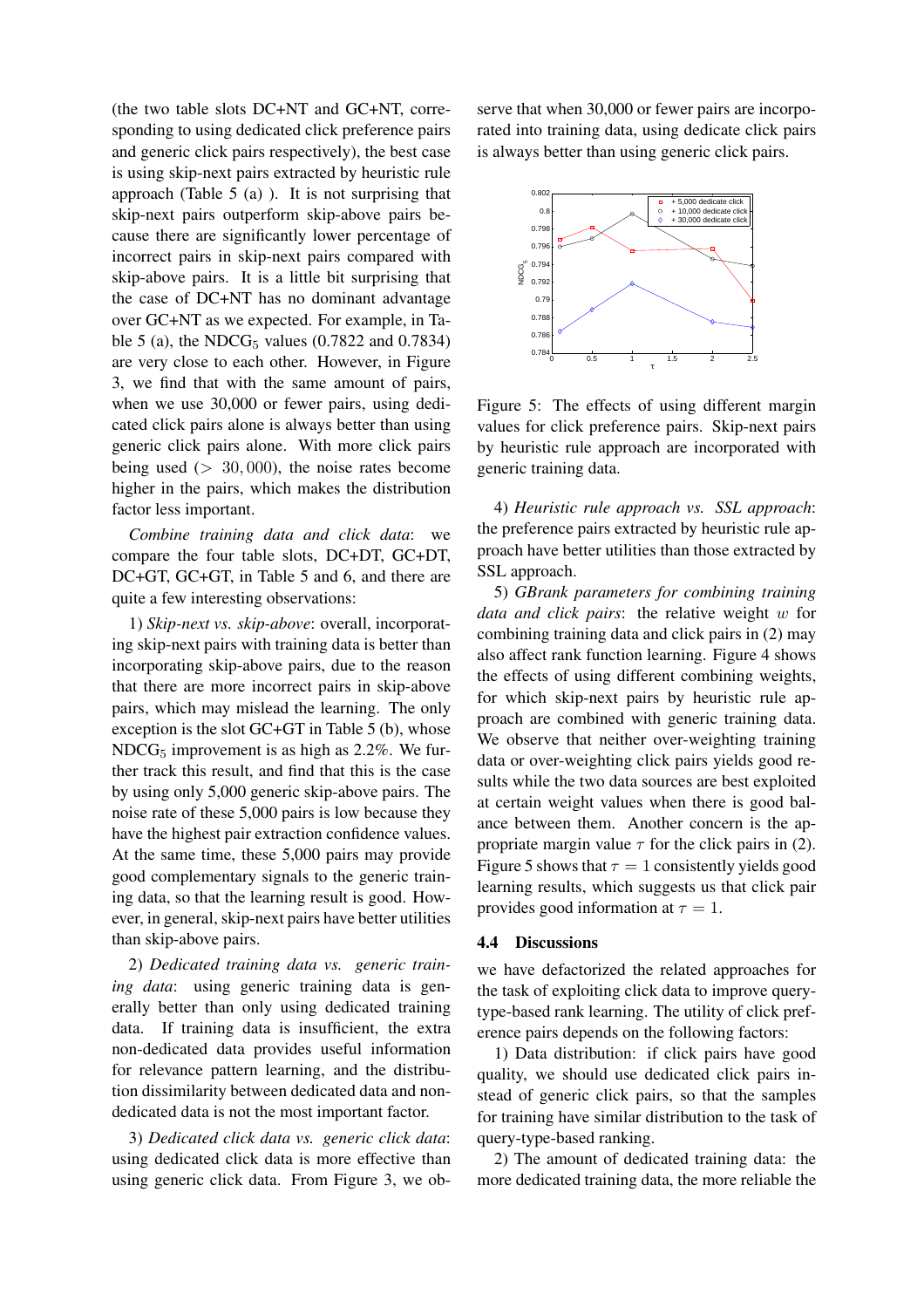query-type-based rank function is; thus, the less room for learning improvement using click data. For the case in the experiment that dedicated training is insufficient, the non-dedicated training data can also help the learning as non-dedicated training data share relevance pattern similarity with the dedicated data distribution.

3) The quality of click pairs: if we can extract large amount of high-quality click pairs, the learning improvement will be significant. For example, as shown in Figure 3, at the early stage with fewer click pairs (5,000 and 10,000 pairs) being combined with training data, the learning improvement is best. With more click pairs are used, the noise rate in the click pairs becomes higher so that the learning misleading factor is more important than information complementary factor. Thus, it is important to improve the reliability of the click pairs.

4) The utility of click pairs: by our study, the quality of click pairs extracted by SSL approach is comparable to those extracted by heuristic rule approach. The possible reason that heuristic-rulebased click pairs can bring more benefit is that these pairs provide more complementary information compared with SSL approach. As the methodologies of these two click data extraction approaches are totally different, in future we will explore the concrete reason that causes such utility difference.

# 5 Conclusions

By empirically exploring the related factors in utilizing click-through data to improve dedicated model learning for query-type-based ranking, we have better understood the principles of using click preference pairs appropriately, which is important for the real-world applications in commercial search engines as using click data can significantly save human labeling costs and makes rank function learning more efficient. In the case that dedicated training data is limited, while nondedicated training data is helpful, using dedicated skip-next pairs is the most effective way to further improve the learning. Heuristic rule approach provides more useful click pairs compared with sequential supervised learning approach. The quality of click pairs is critical for the efficacy of the approach. Therefore, an interesting topic is how to further reduce the inconsistency between skipabove pairs and human labeling so that such data may also be useful for query-type-based ranking.

# References

- E. Agichtein, E. Brill, and S. Dumais. 2006. Improving web search ranking by incorporating user behavior information. *Proc. of ACM SIGIR Conference*.
- S. M. Beitzel, E. C. Jensen, A. Chowdhury, and O. Frieder. 2007. Varying approaches to topical web query classification. *Proceedings of ACM SI-GIR conference*.
- S. Brin and L. Page. 1998. The anatomy of a largescale hypertextual web search engine. *Proceedings of International Conference on World Wide Web*.
- C. Burges, T. Shaked, E. Renshaw, A. Lazier, M. Deeds, N. Hamilton, and G. Hullender. 2005. Learning to rank using gradient descent. *Proc. of Intl. Conf. on Machine Learning*.
- Z. Cao, T. Qin, T. Liu, M. Tsai, and H. Li. 2007. Learning to rank: From pairwise approach to listwise. *Proceedings of ICML conference*.
- B. Carterette, P. N. Bennett, D. M. Chickering, and S. T. Dumais. 2008. Here or there: preference judgments for relevance. *Proc. of ECIR*.
- O. Chapelle and Y. Zhang. 2009. A dynamic bayesian network click model for web search ranking. *Proceedings of the 18th International World Wide Web Conference*.
- K. Chen, Y. Zhang, Z. Zheng, H. Zha, and G. Sun. 2008. Adapting ranking functions to user preference. *ICDE Workshops*, pages 580–587.
- M. Coyle and B. Smyth. 2007. Supporting intelligent web search. *ACM Transaction Internet Tech.*, 7(4).
- T. G. Dietterich. 2002. Machine learning for sequential data: a review. *Lecture Notes in Computer Science*, (2396):15–30.
- S. Fox, K. Karnawat, M. Mydland, S. Dumias, and T. White. 2005. Evaluating implicit measures to improve web search. *ACM Trans. on Information Systems*, 23(2):147–168.
- Y. Freund, R. D. Iyer, R. E. Schapire, and Y. Singer. 1998. An efficient boosting algorithm for combining preferences. *Proceedings of International Conference on Machine Learning*.
- J. Friedman. 2001. Greedy function approximation: a gradient boosting machine. *Ann. Statist.*, 29:1189– 1232.
- X. Geng, T. Liu, T. Qin, A. Arnold, H. Li, and H. Shum. 2008. Query dependent ranking with k nearest neighbor. *Proceedings of ACM SIGIR Conference*.
- N. S. Glance. 2001. Community search assistant. *Intelligent User Interfaces*, pages 91–96.